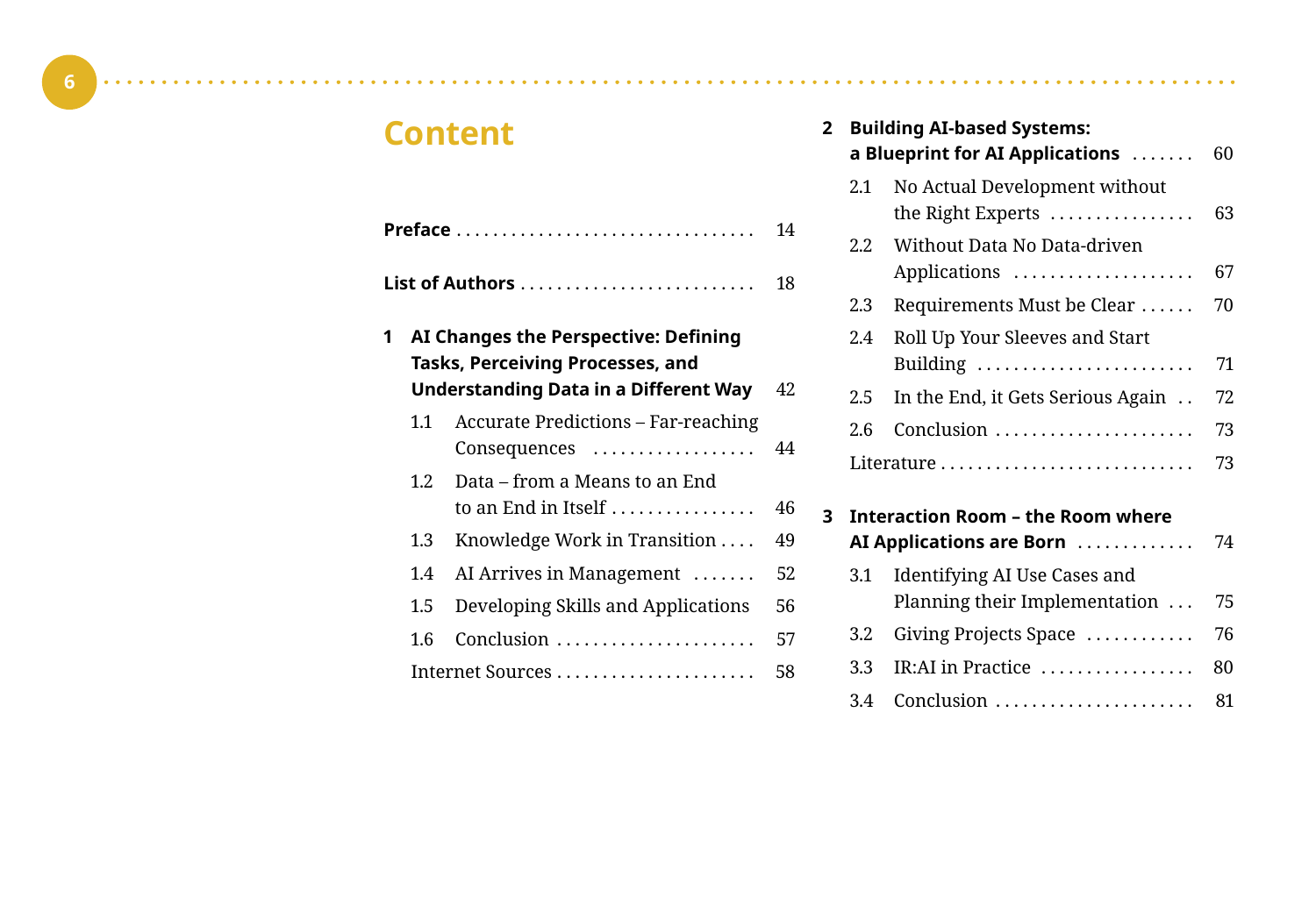| 4 | On the Way to Becoming a Data-driven |                                   |    |  |  |  |
|---|--------------------------------------|-----------------------------------|----|--|--|--|
|   | Company                              |                                   |    |  |  |  |
|   | 4.1                                  | The Value of Data                 | 84 |  |  |  |
|   | 4.2                                  | Using a Data Strategy to Become a |    |  |  |  |
|   |                                      | Data-driven Company               | 88 |  |  |  |
|   | 4.3                                  | Towards a Modern Data Platform    |    |  |  |  |
|   |                                      | using Functional Architecture     | 90 |  |  |  |
|   | 4.4                                  | Implementing a Data Platform      | 93 |  |  |  |
|   | 4.5                                  | Conclusion                        | 97 |  |  |  |
|   |                                      | Literature                        | 97 |  |  |  |
|   |                                      |                                   | 97 |  |  |  |
|   |                                      |                                   |    |  |  |  |

- **5 AI in Manufacturing: Data the Material, from which Products are Made** . . . 98
	- 5.1 A Sector Unlike Any Other ........ 100
	- 5.2 About the Real and the Digital and AI in Between  $\dots\dots\dots\dots$  103
	- 5.3 The All Importance of Data . . . . . . . 106
	- 5.4 "All theory, dear friend, is grey . . ." (Johann Wolfgang von Goethe) .... 108
	- 5.5 Use Cases . . . . . . . . . . . . . . . . . . . . . . . 112
		- 5.5.1 Research and Development (R&D) . . . . . . . . . . . . . . . . . . . . 112

|  | $5.5.2$ Production  114       |  |
|--|-------------------------------|--|
|  | 5.5.3 Supply Chain Management |  |
|  |                               |  |
|  | 5.5.4 Sales/After-Sales  118  |  |
|  | 5.6 Conclusion  121           |  |
|  |                               |  |
|  |                               |  |

**6 AI in the Financial Sector: Reaching Customers Differently, Thinking Processes Differently** ................. 124 6.1 A Special Business Sector . . . . . . . . 126 6.2 AI Applications in Sales  $\dots$ . . . . . . . 128  $6.2.1$  Automated Sales . . . . . . . . . 128 6.2.2 Evaluating Enquiries Automatically .................. 131 6.3 AI Applications in Process Optimisation ........................... 132 6.4 AI Applications in Service  $\dots$ . . . . . . 133 6.4.1 A Voice Assistant as "The Right Hand"  $\dots$  . . . . . . . 133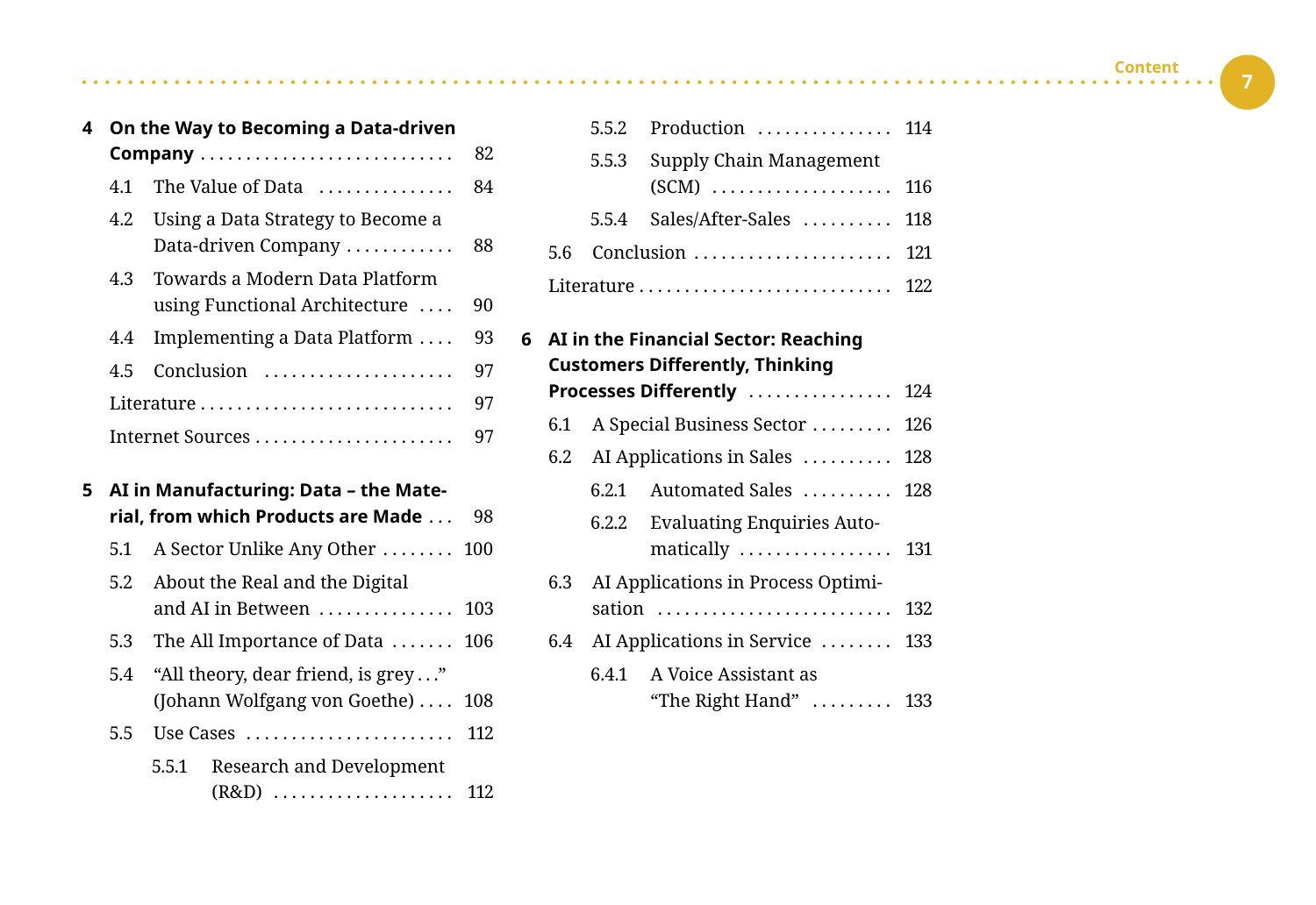$\bullet$ 

**8**

|   |     | 6.4.2 | A Banking Expert Made of<br>Bits and Bytes                               | 135 |
|---|-----|-------|--------------------------------------------------------------------------|-----|
|   | 6.5 |       |                                                                          | 139 |
| 7 |     |       | AI in Insurance - More Satisfied<br><b>Customers, Less Fraud, Better</b> |     |
|   |     |       | Processes                                                                | 140 |
|   | 7.1 |       | AI in Insurance Sales                                                    | 142 |
|   | 7.2 |       | Artificial Intelligence in Fraud                                         |     |
|   |     |       | Detection                                                                | 145 |
|   |     | 7.2.1 | Insurance Fraud: a Victim-<br>$less$ Crime?                              | 145 |
|   |     | 7.2.2 | Status quo of Software-<br>supported Fraud Detection                     | 146 |
|   |     | 7.2.3 | Rule-based Systems as the<br>Basis for AI                                | 147 |
|   |     | 7.2.4 | Machine Learning<br>Approaches  147                                      |     |
|   |     | 7.2.5 | Explainable AI as an Enabler<br>of Supervisory Compliance                | 150 |
|   |     | 7.2.6 | Crystal Ball Gazing                                                      | 153 |

i.

. . . . . . . . . . .

|  | 7.3                               | Use Case <i>Barmenia</i> : Classification |                                                    |     |  |  |
|--|-----------------------------------|-------------------------------------------|----------------------------------------------------|-----|--|--|
|  |                                   | of Texts with Techniques of "Very         |                                                    |     |  |  |
|  |                                   |                                           | Deep Learning" – Distributing                      |     |  |  |
|  |                                   |                                           | Emails Intelligently $\ldots \ldots \ldots \ldots$ | 154 |  |  |
|  |                                   |                                           | 7.3.1 Usage of Neural Networks 155                 |     |  |  |
|  |                                   |                                           | 7.3.2 Word Processing $155$                        |     |  |  |
|  |                                   | 7.3.3                                     | Training AI  157                                   |     |  |  |
|  | 7.4                               |                                           | Conclusion  159                                    |     |  |  |
|  |                                   |                                           | Literature 159                                     |     |  |  |
|  |                                   |                                           |                                                    |     |  |  |
|  | AI in Retail: the Sixth Sense for |                                           |                                                    |     |  |  |

| 8 | AI in Retail: the Sixth Sense for |                                                                                                 |     |  |  |  |
|---|-----------------------------------|-------------------------------------------------------------------------------------------------|-----|--|--|--|
|   |                                   | <b>Decision Makers and Customers</b> 162                                                        |     |  |  |  |
|   |                                   | 8.1 Is Online an Advantage? 164                                                                 |     |  |  |  |
|   |                                   | 8.2 The Flow of Data helps the Flow<br>of Goods $\dots\dots\dots\dots\dots\dots\dots\dots\dots$ | 166 |  |  |  |
|   | 8.3.                              | Individual Communication on a<br>Large Scale $\ldots \ldots \ldots \ldots \ldots \ldots$ 168    |     |  |  |  |
|   | 8.4                               | New Experiences in Retail:<br>the Virtual Scent Sample  172                                     |     |  |  |  |
|   | 85                                |                                                                                                 |     |  |  |  |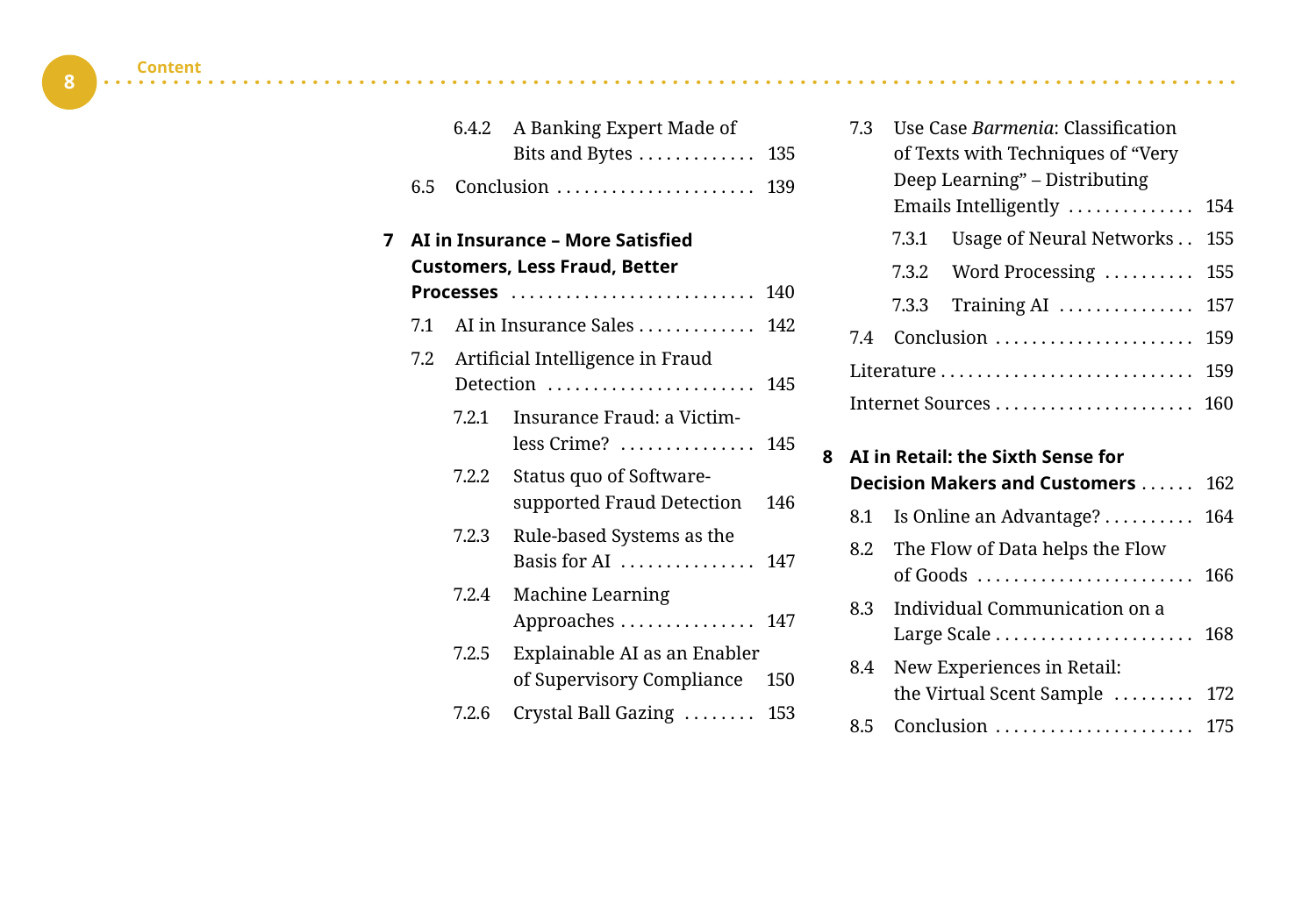**9**

| 9 |     | AI in Medicine: New Possibilities.<br>New Procedures, New Challenges                            | 176 |
|---|-----|-------------------------------------------------------------------------------------------------|-----|
|   | 9.1 | Data – a Tool for Medical Profes-<br>sionals $\ldots \ldots \ldots \ldots \ldots \ldots \ldots$ | 179 |
|   | 9.2 | New Technologies are Changing<br>the Healthcare Market $\ldots$ , $\ldots$                      | 183 |
|   | 9.3 | Changes in Approving AI-based<br>Medical Devices  184                                           |     |
|   | 9.4 | $Conclusion \dots \dots \dots \dots \dots \dots \dots$                                          | 191 |
|   |     | Literature                                                                                      | 191 |
|   |     |                                                                                                 | 191 |
|   |     |                                                                                                 |     |

 $\sim$   $\sim$ 

|  |  |  |  | 10 AI in the Energy Industry: the Grid is |  |  |
|--|--|--|--|-------------------------------------------|--|--|
|--|--|--|--|-------------------------------------------|--|--|

|  | Getting Smarter  192                                                |  |
|--|---------------------------------------------------------------------|--|
|  | 10.1 The "Energiewende"  193                                        |  |
|  | 10.2 Data Move Energy  196                                          |  |
|  | 10.3 Smart City and Neighbourhoods:<br>Intelligence in the City and |  |
|  | 10.4 Intelligent Charging Station<br>Concepts  200                  |  |
|  | 10.5 5G, Blockchain and AI  202                                     |  |
|  | 10.6 Conclusion  203                                                |  |
|  |                                                                     |  |

| 11 AI in Public Administration: in Search      |                                   |  |  |  |  |  |  |
|------------------------------------------------|-----------------------------------|--|--|--|--|--|--|
| of Technology that Serves Society $\ldots$ 206 |                                   |  |  |  |  |  |  |
|                                                | 11.1 The Starting Point  208      |  |  |  |  |  |  |
|                                                | 11.2 The Challenges  211          |  |  |  |  |  |  |
|                                                | 11.3 Possible Solutions  215      |  |  |  |  |  |  |
|                                                | 11.4 Conclusion: Overcoming the   |  |  |  |  |  |  |
|                                                | Specific "Federal Hurdles" in the |  |  |  |  |  |  |
|                                                | German Context  220               |  |  |  |  |  |  |
|                                                |                                   |  |  |  |  |  |  |

| 12 AI in Customer Experience Manage-  |                                            |  |  |
|---------------------------------------|--------------------------------------------|--|--|
| ment: Actual Experiences with AI  222 |                                            |  |  |
|                                       | 12.1 One Cannot Copy Experiences  224      |  |  |
|                                       | 12.2 Data and Experiences  227             |  |  |
|                                       | 12.3 AI in Action – Example: Sports        |  |  |
|                                       | Equipment  228                             |  |  |
|                                       | 12.4 AI Creates New Insights  231          |  |  |
|                                       | 12.5 AI Has an Effect on all Processes 233 |  |  |
|                                       | 12.6 The Plan for a Data-driven            |  |  |
|                                       | Communication  235                         |  |  |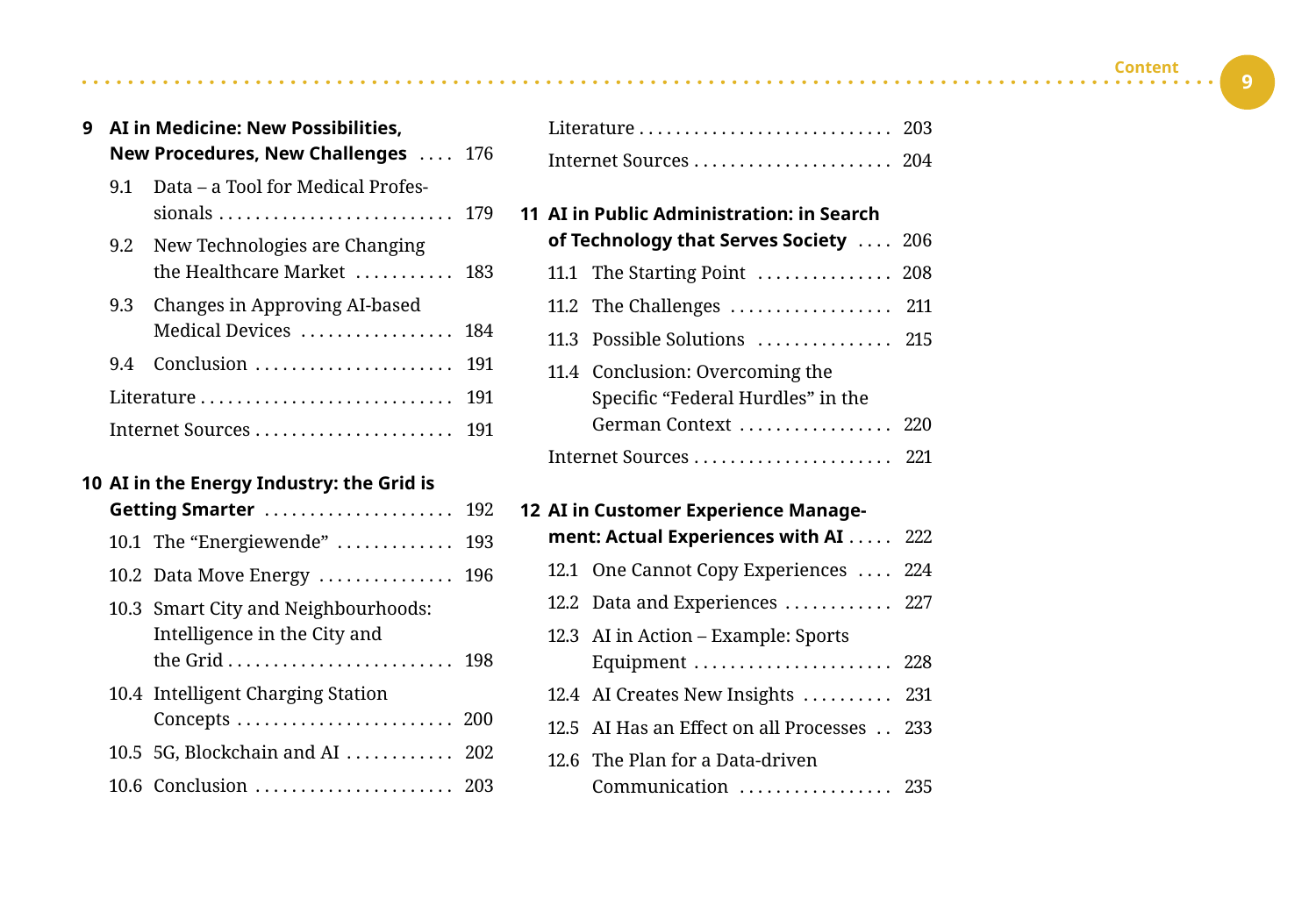| 12.7 Conclusion  237 |  |
|----------------------|--|
| Internet Source  237 |  |

#### **13 AI in Mobile Applications: AI to Go** . . . . 238

- 13.1 Images, Context, Language the Mobile Triad  $\ldots$ ............... 240
- 13.2 Comparing Apples and Androids . . 241
- 13.3 Intelligence in the Device or the Cloud . . . . . . . . . . . . . . . . . . . . . . . . . . . 246
	- 13.3.1 AI-driven Mobile Information Management  $\dots\dots\dots$  248
	- 13.3.2 Mobile AI Supports Patients with Depression in Dealing with their Disease  $\dots \dots$  . 249
	- 13.3.3 Mobile Occupational Safety and Health with AI  $\ldots$  . . . . . . 251
	- 13.3.4 AI Supports Barrier-free Information Access . . . . . . . 253
- 13.4 AI Helps where it Hurts: Dull, Dirty, Dangerous . . . . . . . . . . . . . . . . 255 13.5 Conclusion . . . . . . . . . . . . . . . . . . . . . . 255

### **14 AI in Communication: Automate,**

| Personalise, Communicate Better  258 |                                             |  |
|--------------------------------------|---------------------------------------------|--|
|                                      | 14.1 Data is the Key to Communication 260   |  |
|                                      | 14.2 Opportunities across All Sectors 262   |  |
|                                      | 14.3 Consistency in Diversity  266          |  |
|                                      | 14.4 Digital Experience Content Process 268 |  |
|                                      | 14.5 Conclusion  272                        |  |

## **15 AI Out-of-the-box: Intelligent Services for more Straightforward AI Projects** . . . . . . . . . . . . . . . . . . . . . . . . . . 274 15.1 AI as a Service . . . . . . . . . . . . . . . . . 276 15.2 Opportunities Using AIaaS . . . . . . . 277 15.3 Risks and Side Effects . . . . . . . . . . 281 15.4 AI Services and the Role of Data Scientists . . . . . . . . . . . . . . . . . . . . . . . 283 15.5 Conclusion . . . . . . . . . . . . . . . . . . . . . . 285 Internet Sources . . . . . . . . . . . . . . . . . . . . . . 285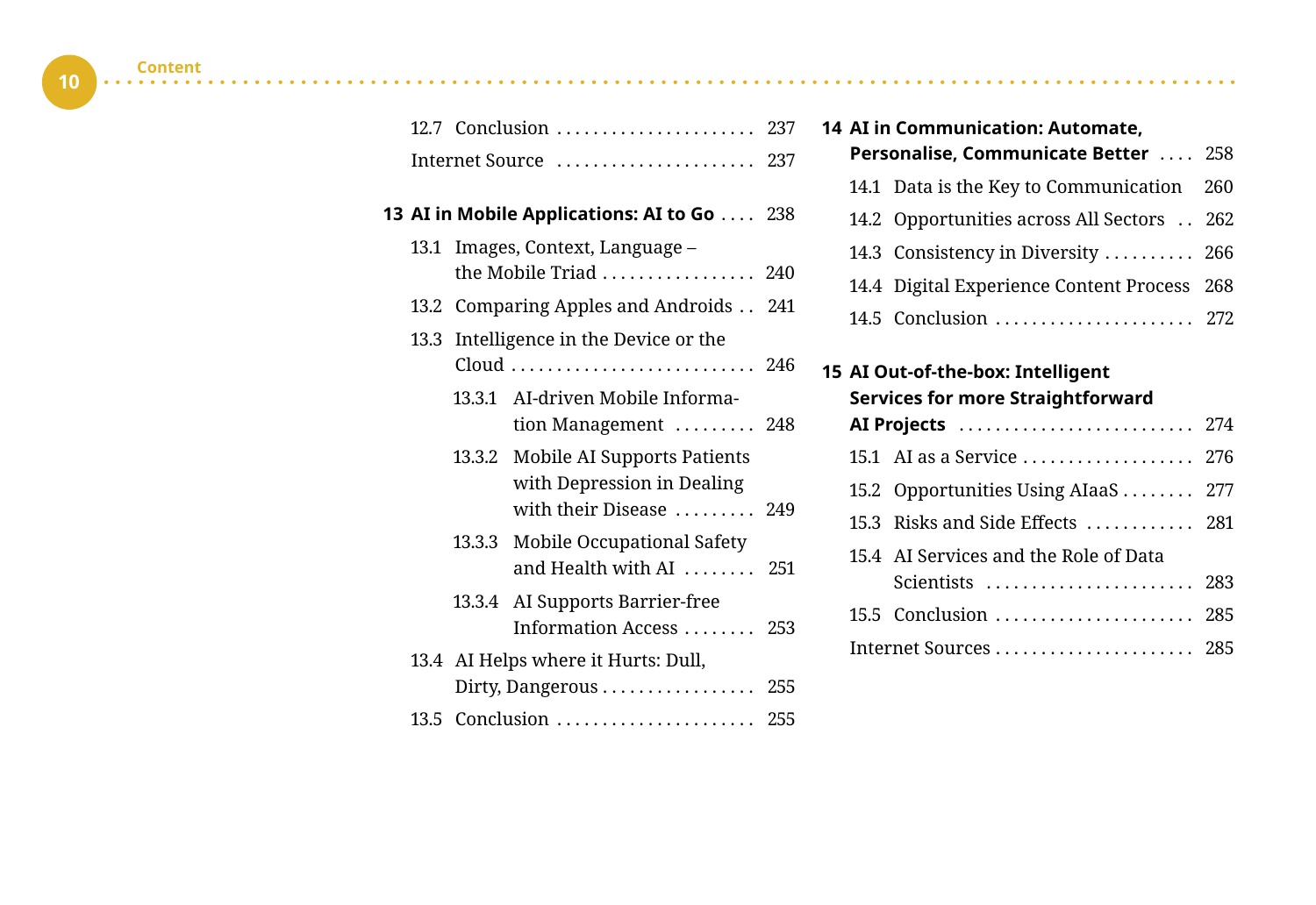| <b>16 Integrating Chatbots into</b> |        |                                                          |     |
|-------------------------------------|--------|----------------------------------------------------------|-----|
| Communication - "Hello, can you     |        |                                                          |     |
| understand me?"                     |        |                                                          | 286 |
|                                     |        | 16.1 Chatbots Understand their Part of                   |     |
|                                     |        | the World Step by Step $\ldots$                          | 288 |
|                                     |        | 16.2 The Toolbox for Building Chatbots                   | 291 |
|                                     |        | 16.3 Conclusion                                          | 295 |
|                                     |        | 17 AI in IT Operations: Extending,                       |     |
|                                     |        | <b>Enriching or Replacing IT Support</b>                 |     |
|                                     |        | with AIOps Solutions  298                                |     |
|                                     |        | 17.1 Challenges for Companies when                       |     |
|                                     |        | Integrating AIOps Platforms  301                         |     |
|                                     |        | 17.2 Machine Learning Components in                      |     |
|                                     |        | $AIOps \ldots \ldots \ldots \ldots \ldots \ldots \ldots$ |     |
|                                     |        | 17.3 Use Cases and Benefits of Using                     |     |
|                                     |        |                                                          |     |
|                                     |        | 17.3.1 Intelligent Alarms Based                          |     |
|                                     |        | on Correlating Events and                                |     |
|                                     |        | Analysing Root Causes  305                               |     |
|                                     |        | 17.3.2 Anomaly Detection and                             |     |
|                                     |        | Threat Identification  306                               |     |
|                                     | 17.3.3 | Optimisation of IT Service                               |     |
|                                     |        | Management Processes  306                                |     |
|                                     |        |                                                          |     |
|                                     |        |                                                          |     |

| Lleur AT in Chapina the Weylrolane |                                            |  |  |  |
|------------------------------------|--------------------------------------------|--|--|--|
|                                    |                                            |  |  |  |
|                                    |                                            |  |  |  |
|                                    | 17.5 Procedure Plan for AIOps Projects 308 |  |  |  |
|                                    | 17.4 AI in the IT Security Sector  307     |  |  |  |

#### **18 How AI is Shaping the Workplace**

|  |                                                                                            | 18.1 Modern Work in Companies -<br>Status Quo of "New Work"  311        |  |  |
|--|--------------------------------------------------------------------------------------------|-------------------------------------------------------------------------|--|--|
|  | 18.2 An Overview of the Possibilities<br>and Limits of AI's Cognitive<br>Capabilities  312 |                                                                         |  |  |
|  |                                                                                            | 18.2.1 Recognising Information in<br>Images and Videos  313             |  |  |
|  |                                                                                            | 18.2.2 Understanding Texts Using                                        |  |  |
|  |                                                                                            | 18.2.3 Speech-to-Text & Text-to-<br>Speech  318                         |  |  |
|  |                                                                                            | 18.2.4 Detecting Anomalies in<br>Time Series $\dots\dots\dots\dots$ 318 |  |  |
|  | 18.3 How AI is Already Influencing the<br>Workplace Today                                  |                                                                         |  |  |
|  |                                                                                            | 18.3.1 Decision Making  319                                             |  |  |